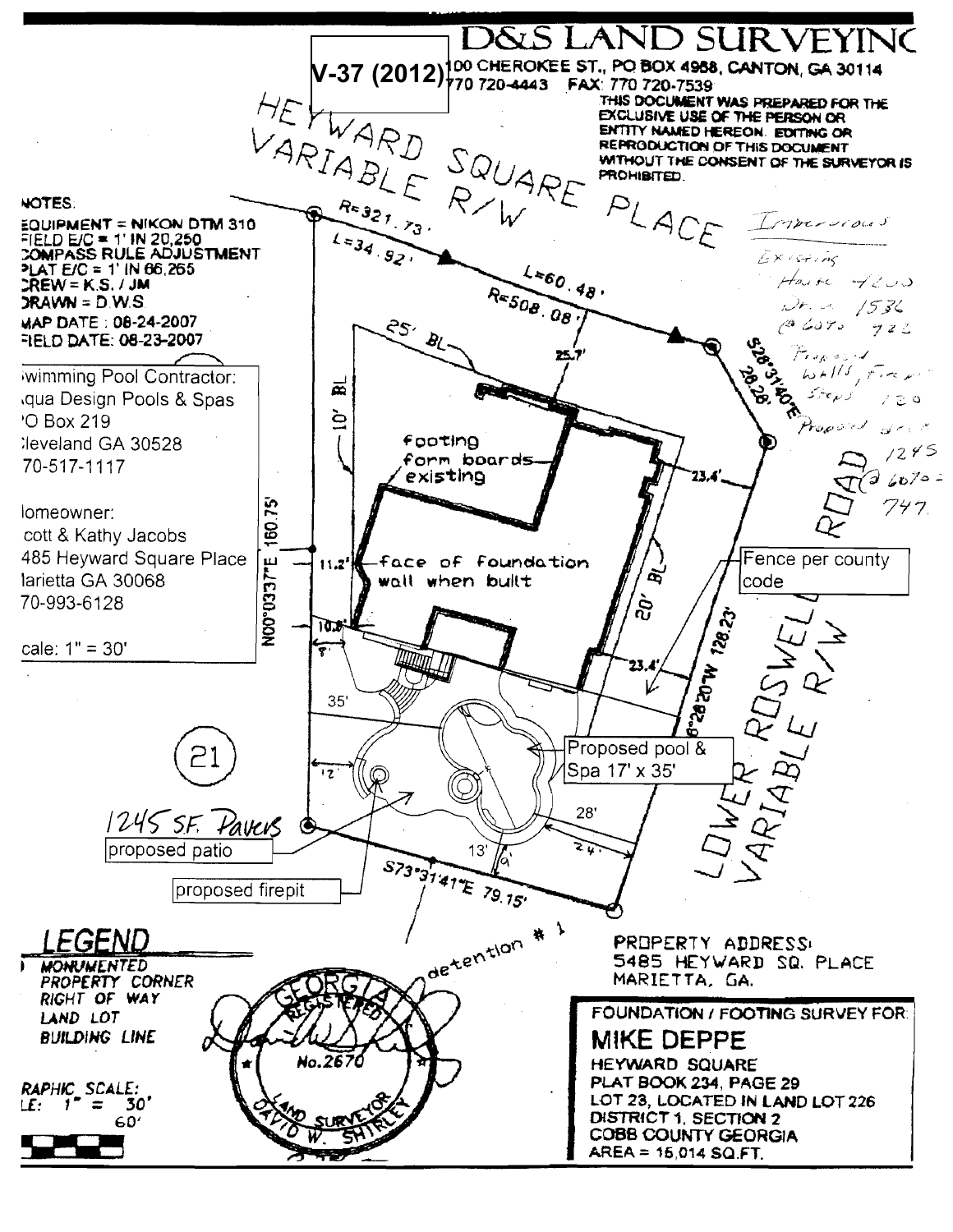| <b>APPLICANT:</b>                              |              | Aqua Design Pools & Spas         | <b>PETITION No.:</b>                                               | $V-37$         |
|------------------------------------------------|--------------|----------------------------------|--------------------------------------------------------------------|----------------|
| <b>PHONE:</b>                                  | 770-517-1117 |                                  | <b>DATE OF HEARING:</b>                                            | $05-09-12$     |
| <b>REPRESENTATIVE:</b><br><b>PHONE:</b>        |              | Mark Umberger                    | <b>PRESENT ZONING:</b><br><b>LAND LOT(S):</b>                      | $R-15$         |
|                                                |              | 770-517-1117                     |                                                                    | 226            |
| <b>TITLEHOLDER:</b>                            |              | Scott R. Jacobs and Katherine A. |                                                                    |                |
| Jacobs                                         |              |                                  | <b>DISTRICT:</b>                                                   |                |
| <b>PROPERTY LOCATION:</b>                      |              | On the southwestern corner       | <b>SIZE OF TRACT:</b>                                              | $0.3447$ acres |
| of Lower Roswell Road and Heyward Square Place |              |                                  | <b>COMMISSION DISTRICT:</b>                                        | 2              |
| (5485 Heyward Square Place).                   |              |                                  |                                                                    |                |
| <b>TYPE OF VARIANCE:</b>                       |              |                                  | Increase the maximum allowable impervious surface from 35% to 45%. |                |

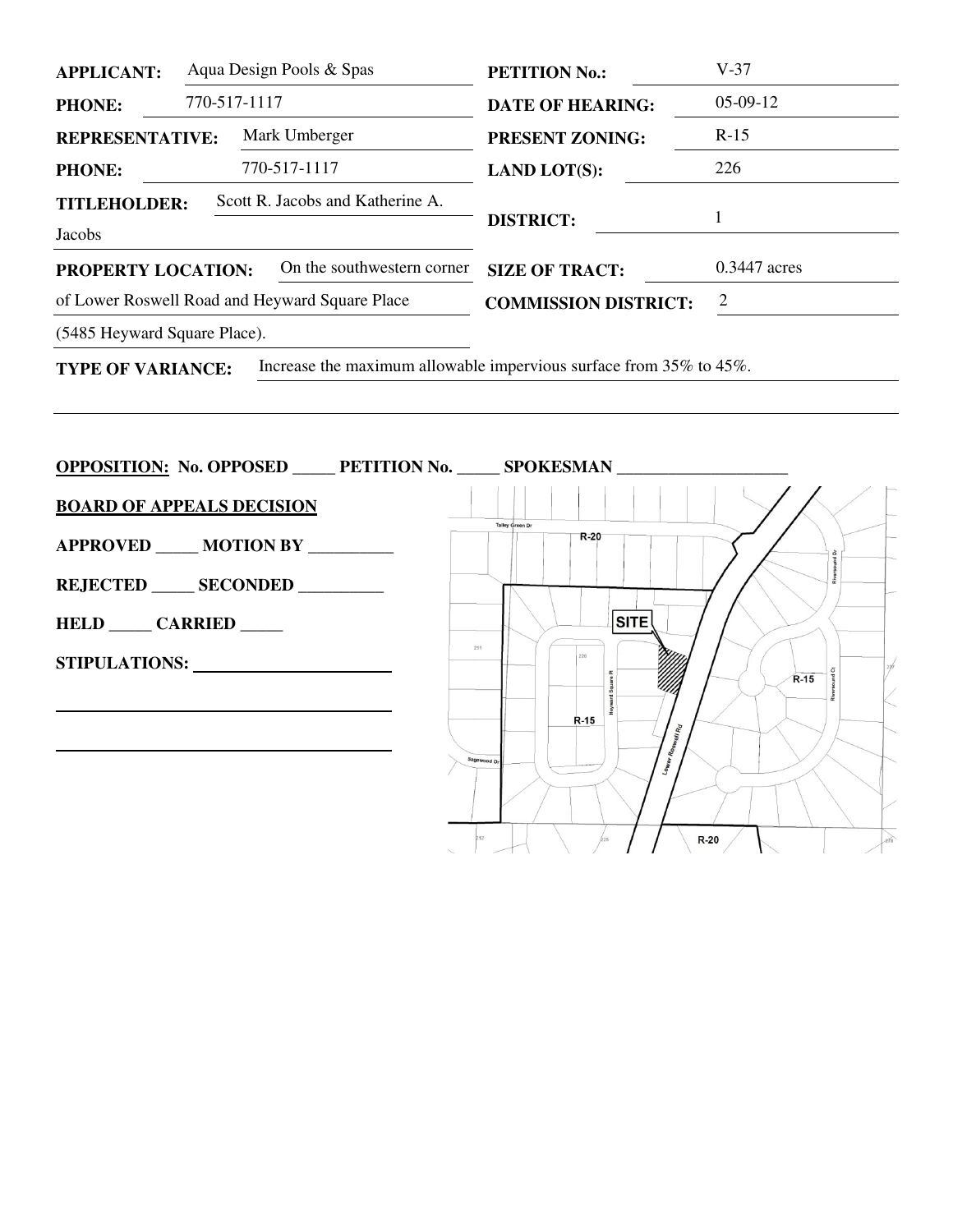## **COMMENTS**

**TRAFFIC:** This request will not have an adverse impact on the transportation network.

**DEVELOPMENT & INSPECTIONS:** No comment.

STORMWATER MANAGEMENT: The proposed pool and landscape addition will increase the impervious coverage (with pervious paver credit) to 39.9%. However, the homeowner has agreed to install a Stormtech infiltration system to capture existing roof runoff from the house which will offset the increase in impervious area.

**HISTORIC PRESERVATION:** After examining Civil War trench maps, Cobb County historic property surveys, county maps, and various other resources, staff has no comments regarding the impact or treatment of historic and/or archaeological resources.

## **CEMETERY PRESERVATION:** No comment.

**WATER:** No conflict.

**SEWER:** No conflict.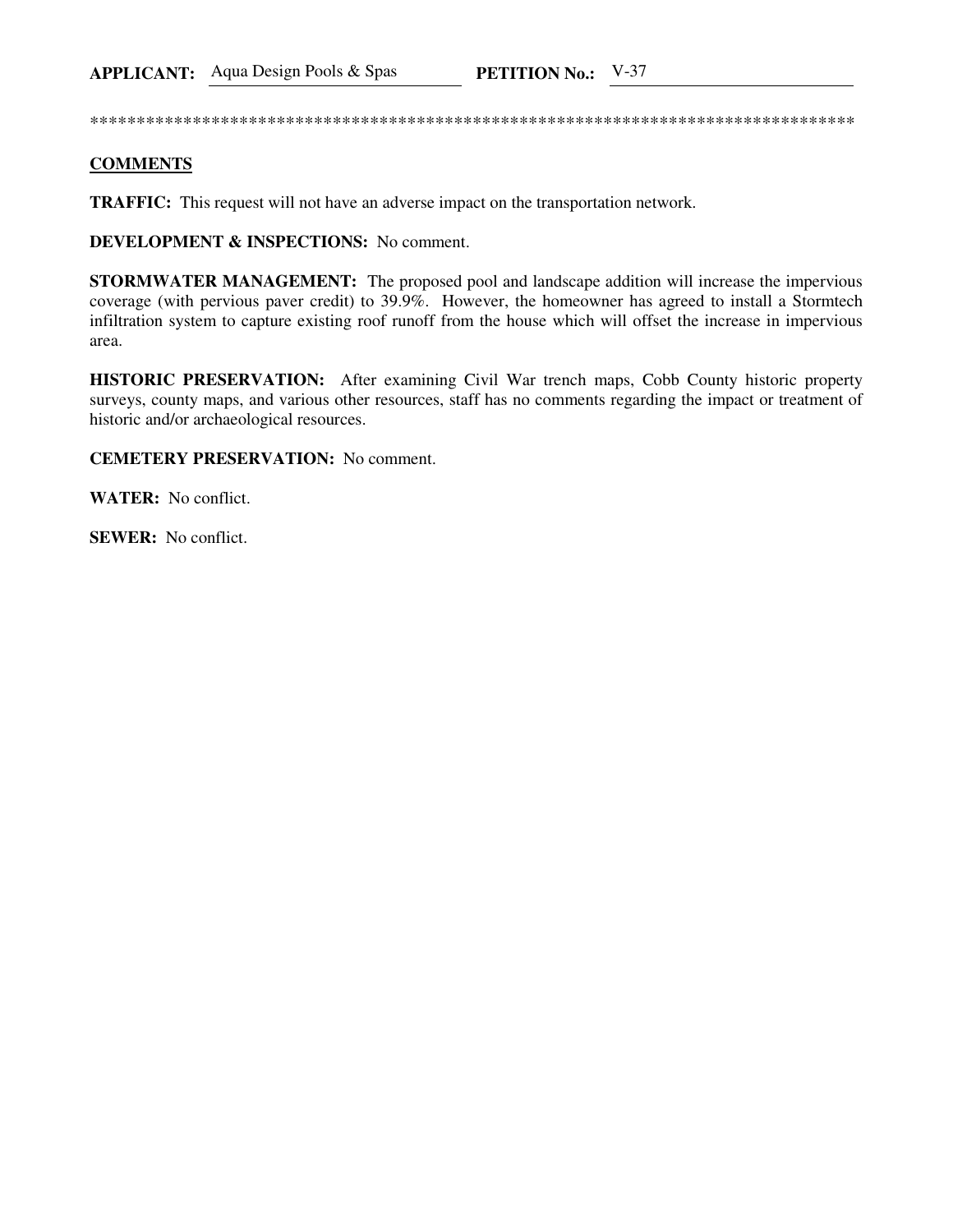FIRE DEPARTMENT: After analyzing the information presented for a Preliminary Review, the Cobb County Fire Marshal's Office is confident that all other items can be addressed during the Plan Review Stage.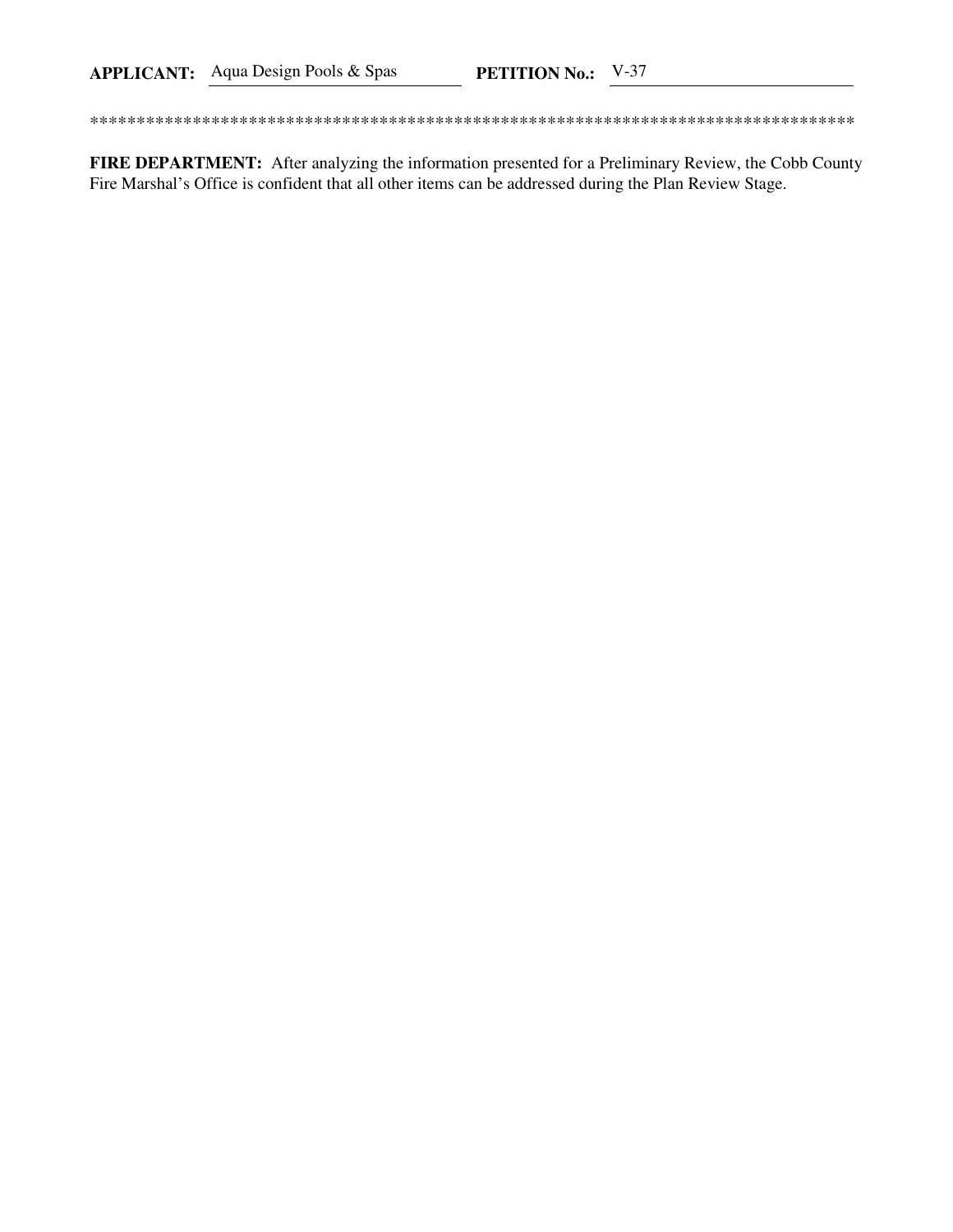

**V-37**